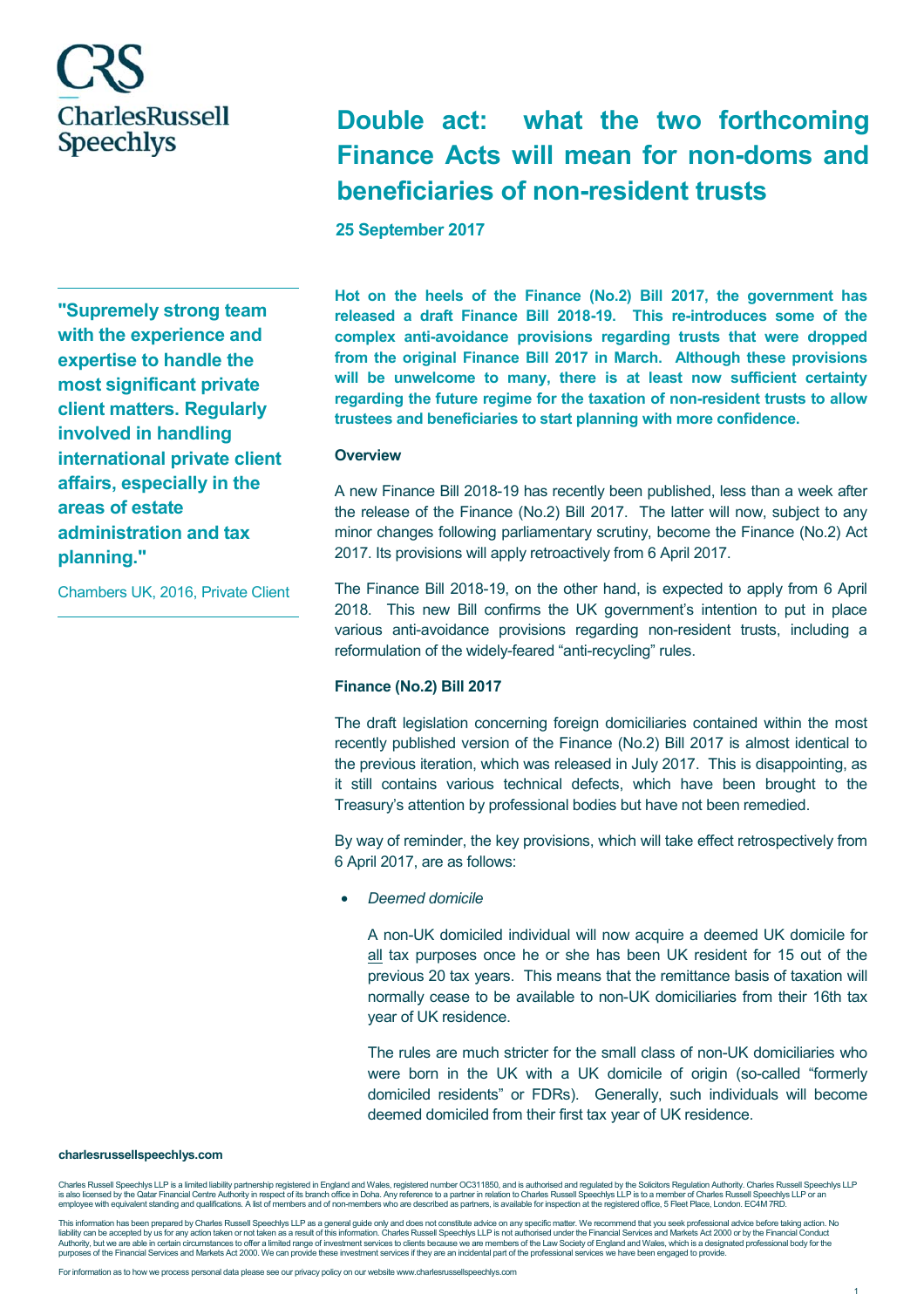

• *Non-resident trusts: "protections" and "tainting"*

Non-resident trusts will become even more attractive as asset-holding vehicles for foreign domiciliaries (except FDRs). Trusts created by foreign domiciliaries will typically have a privileged tax status that will allow tax to be deferred on non-UK income and gains, without any requirement for the settlor to pay the remittance basis charge, and even after the settlor has become deemed domiciled due to long-term UK residence. However, this privileged status will be lost if there is a "tainting" event. "Tainting" of the trust will occur, very broadly, if there is an addition of property to the trust by the settlor or a related trust, following the settlor's acquisition of a deemed UK domicile due to long-term residence in the UK.

• *Valuation of benefits* 

Statutory rules regarding the valuation of certain benefits received from trusts will be introduced. If chattels such as artworks are made available to a beneficiary, the benefit received will be calculated using the HMRC official rate, multiplied by the acquisition cost of the chattels. The official rate will also be used to determine the value of an interest-free loan, and no account will be taken of any rolled-up interest on a loan.

• *Rebasing and cleansing*

Two reliefs will be introduced:

- $\circ$  A capital gains rebasing relief will be available whereby personally-held non-UK assets will be treated for CGT purposes as having been acquired at market value on 6 April 2017. This generous relief will be limited to those non-UK domiciliaries who became deemed UK domiciled on 6 April 2017 (excluding FDRs) and who have paid the remittance basis charge for at least one prior tax year. For individuals in this category, the relief will apply to most non-UK assets, including interests in offshore funds with non-reporting status. However, it will not affect the tax treatment of deeply discounted debt instruments or life policies.
- A so-called "cleansing" relief will be available for virtually all non-UK domiciliaries, even if not deemed domiciled (the one exception being FDRs). The relief will provide a window of opportunity, closing on 5 April 2019, within which capital can be extracted from overseas bank accounts where the capital has become "mixed" with other sums that will give rise to tax if remitted. The capital so extracted can then be brought into the UK, without tax being triggered.

#### **charlesrussellspeechlys.com**

Charles Russell Speechlys LLP is a limited liability partnership registred in England and Wales, registered number OC311850, and is authorised and regulated by the Solicitors Regulation Authority. Charles Russell Speechlys employee with equivalent standing and qualifications. A list of members and of non-members who are described as partners, is available for inspection at the registered office, 5 Fleet Place, London. EC4M 7RD.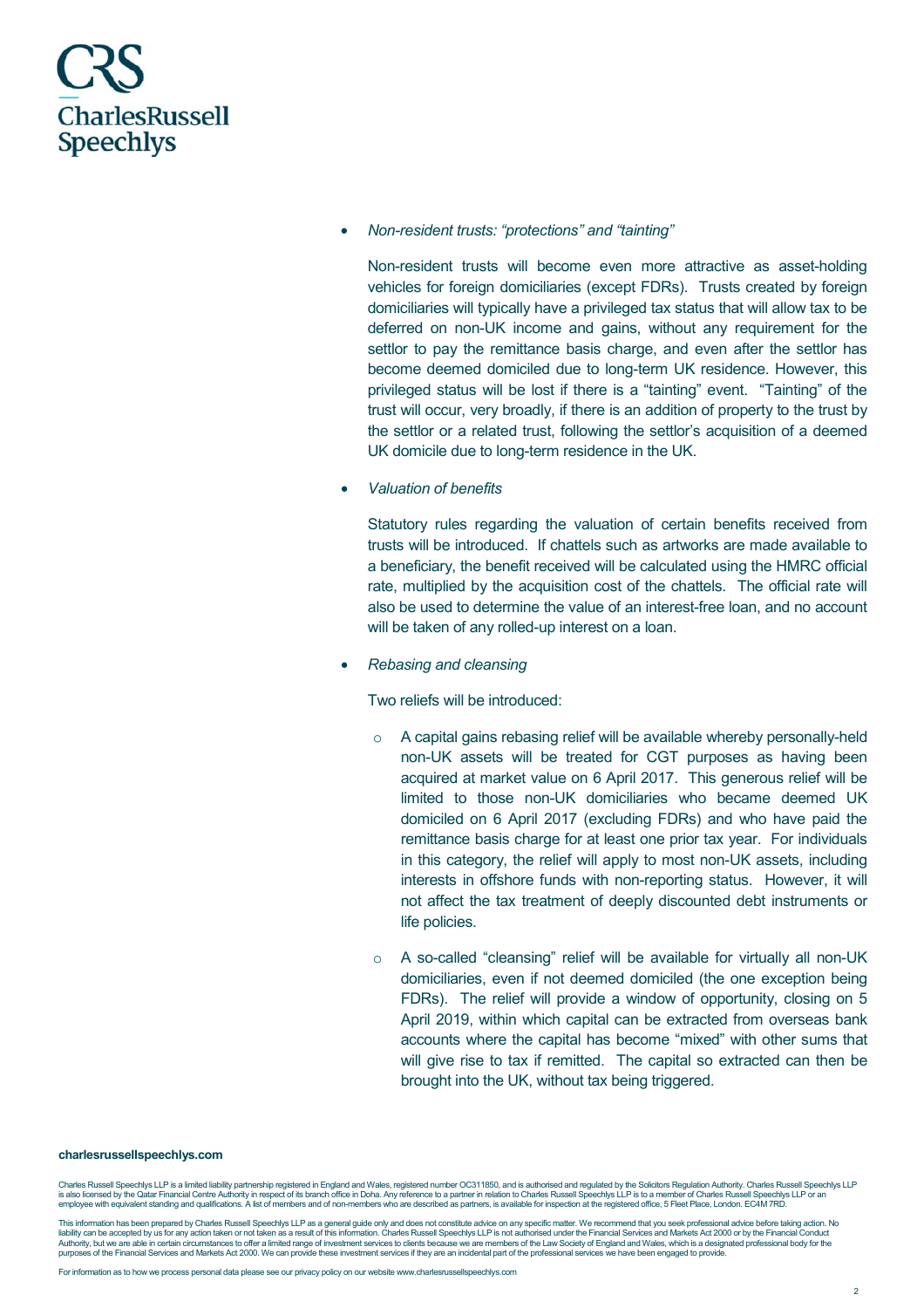

#### • *UK residential property*

For foreign domiciliaries who are not deemed domiciled, the scope of inheritance tax (**IHT**) will be extended to catch indirect interests in, and other assets relating to, UK residential property. For example where a UK home is held by a non-UK company, the shares in the company will be brought within the scope of IHT. However, the IHT changes go further this, also applying to certain loans and even assets provided as collateral.

The latest draft legislation includes transitional relief provisions to deal with IHT events occurring between 6 April 2017 and the end of the month in which the Act comes into force. They make minor adjustments to the dates on which IHT filings are required, IHT payments are due and from which interest on overdue IHT is calculated.

### **Finance Bill 2018-19**

There are, essentially, four provisions relating to non-resident trusts that are due to be introduced from 6 April 2018. All of them featured in early drafts of the original Finance Bill 2017, but were dropped from that Bill due to constraints on parliamentary time. They will now be reintroduced, although in some cases in significantly modified form, as part of the Finance Bill 2018-19.

# **(1) Rules to prevent "washing out"**

Where a trust has a foreign domiciled settlor, tax on trust gains is typically levied on its beneficiaries, insofar as they are UK resident. Such beneficiaries are taxed as and when distributions or other benefits are received by them. There is a notional pool of trust gains, and gains within that pool are "matched" to distributions received. If they are so matched, they come out of the pool.

Under the current law, such matching occurs regardless of whether the individual who has received a distribution is UK resident or not, although there is no tax if the individual is non-resident. Distributions to non-resident individuals therefore result in gains within the notional pool being "washed out". This may allow distributions to be made to UK residents in later tax years without gains being matched to them.

However, under the proposed new rules, the default position will be that gains will not be matched to distributions received by non-resident beneficiaries, so trust gains will not be washed out by such distributions. The new rules on this will apply to all distributions made after 6 April 2018 and to all distributions made before that date but which remain unmatched as at 6 April 2018. There are no equivalent income tax rules.

#### **charlesrussellspeechlys.com**

Charles Russell Speechlys LLP is a limited liability partnership registred in England and Wales, registered number OC311850, and is authorised and regulated by the Solicitors Regulation Authority. Charles Russell Speechlys employee with equivalent standing and qualifications. A list of members and of non-members who are described as partners, is available for inspection at the registered office, 5 Fleet Place, London. EC4M 7RD.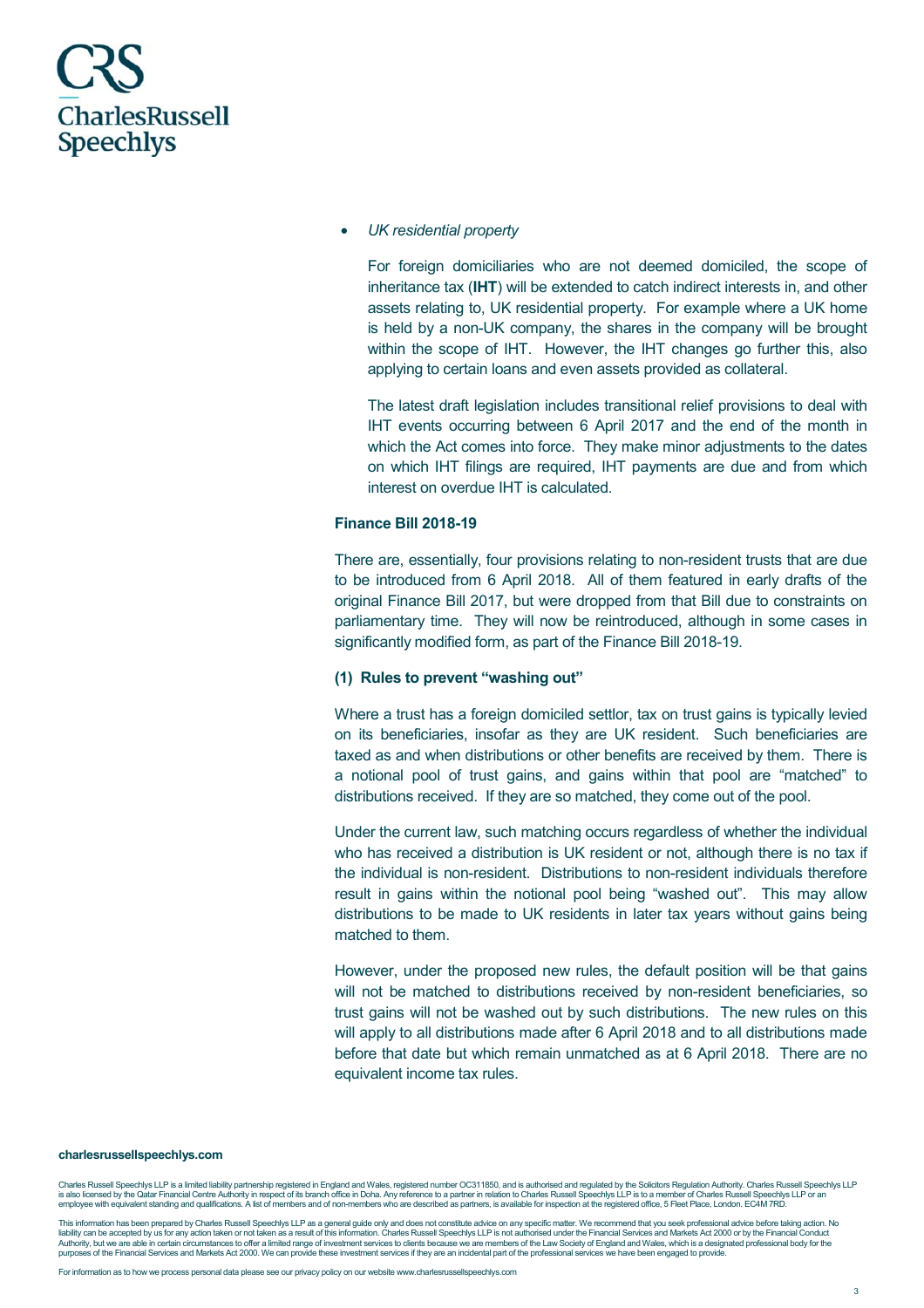#### *Special rules*

Special rules will apply to distributions to "migrating beneficiaries", temporarily non-resident beneficiaries, and close relatives of the settlor:

- Where a UK resident beneficiary who has received a distribution becomes non-resident before the distribution is fully matched (referred to in the legislation as a "migrating beneficiary"), the unmatched element of the distribution will not subsequently be matched. Absent this rule, there would be theoretical scope for trustees to wash gains out of the trust by making a distribution to a beneficiary who is UK resident but anticipates becoming non-resident, and deferring the realisation of gains within the trust until after the beneficiary has left the UK.
- Where a beneficiary is a temporary non-resident (ie he/she is nonresident for less than six complete tax years), the distribution, or unmatched element of it, will be treated as having been made to him/her in the tax year of return to the UK, so that it will be available for taxable matching in that year or later tax years.
- The general rule that distributions are to be disregarded if made to nonresidents will be switched off where the non-resident in question is a close family member (CFM) in relation to settlor. The class of CFMs comprises the settlor's spouse or civil partner and any minor children or step-children. This provision will dovetail with a further rule, discussed below, that will cause a distribution to a CFM to be treated for CGT purposes as a distribution to the settlor. The obvious aim of the latter is to tax UK resident settlors on distributions received by CFMs. It would lose much of its force if distributions to non-resident CFMs were ignored, hence the need for an exception to the general rule.

### *Tax year of termination*

Finally, and importantly, in the tax year in which the trust comes to an end, the current rules will apply, with the result that the remaining trust gains pool will be matched to all distributions made to beneficiaries in that tax year (whether UK resident or not), in proportion to the sums received.

Where a trust has a mixture of UK resident and non-resident beneficiaries, this exception may make the termination of a trust in a single tax year, rather than a gradual distribution of its funds over time, more attractive. If there is a requirement to provide funding to beneficiaries in prior tax years, there may be advantages in such funding being provided to UK residents by way of loan rather than distribution.

#### **charlesrussellspeechlys.com**

Charles Russell Speechlys LLP is a limited liability partnership registred in England and Wales, registered number OC311850, and is authorised and regulated by the Solicitors Regulation Authority. Charles Russell Speechlys employee with equivalent standing and qualifications. A list of members and of non-members who are described as partners, is available for inspection at the registered office, 5 Fleet Place, London. EC4M 7RD.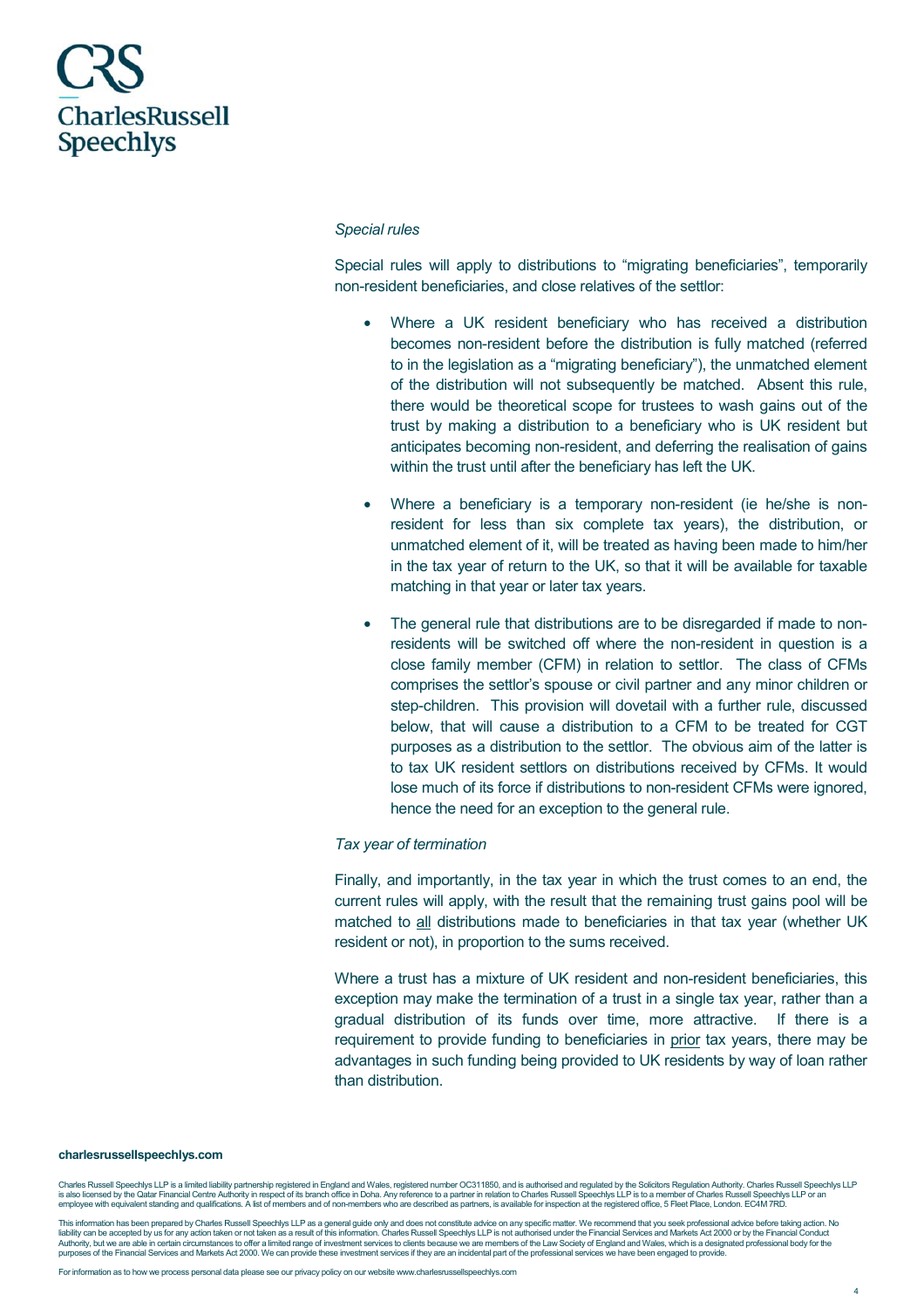### **(2) "Anti-recycling" rules**

#### *Background*

The so-called "anti-recycling" rules seek to counter perceived abuse of the matching rules through the making of distributions followed by onward gifts. Under current law, tax on income or gains of a non-resident trust can (it is generally thought) be avoided if the trustees make a distribution to a non-taxable beneficiary (ie a non-UK resident beneficiary, or a UK resident foreign domiciled beneficiary claiming the remittance basis who leaves the distribution offshore), who then passes on the distribution to an individual who would have been taxable (by virtue of matching to trust income and gains) had he/she been the original recipient of the distribution. If the distribution is genuinely made to the non-taxable beneficiary and that individual is not under any obligation to make the onward gift, and there is no fixed arrangement that he will make such a gift, the recipient of the gift cannot be treated as having personally received a distribution from the trust.

HMRC / the Treasury see this as a significant lacuna in the tax code, and are anxious to close it. The "anti-recycling" rules are designed to plug the gap by treating the gift recipient as if he/she had personally received the distribution.

In the original draft legislation, the rules were extremely far-reaching. If enacted, they would have created a tax risk for the recipient of any gift made by a nonresident or foreign domiciled individual who in the previous three years had received a distribution from a non-resident trust – regardless of whether the gift was in contemplation when the distribution was made, or indeed whether there was any connection at all between these events. There was widespread concern that the rules would "bite" in far more circumstances than intended and would catch many gifts which were devoid of any tax avoidance purpose.

#### *Narrowing of scope*

Fortunately, the latest iteration of the draft legislation in the Finance Bill 2018-19 includes two significant and welcome changes:

- There is now no time limit for the making of the onward gift, so in theory at least, an onward gift can now be caught even if the gift occurs decades after the distribution. However, the revised rules can only "bite" if, when the distribution is made, there are arrangements for an onward gift to be made, or there is an intention to make such a gift. In addition, the rules can only apply if, when the distribution is made, it is reasonable to expect that the donee will be UK resident when he/she receives some or all of the onward gift.
- There is also a requirement that the onward gift derives from whole or

#### **charlesrussellspeechlys.com**

Charles Russell Speechlys LLP is a limited liability partnership registred in England and Wales, registered number OC311850, and is authorised and regulated by the Solicitors Regulation Authority. Charles Russell Speechlys employee with equivalent standing and qualifications. A list of members and of non-members who are described as partners, is available for inspection at the registered office, 5 Fleet Place, London. EC4M 7RD.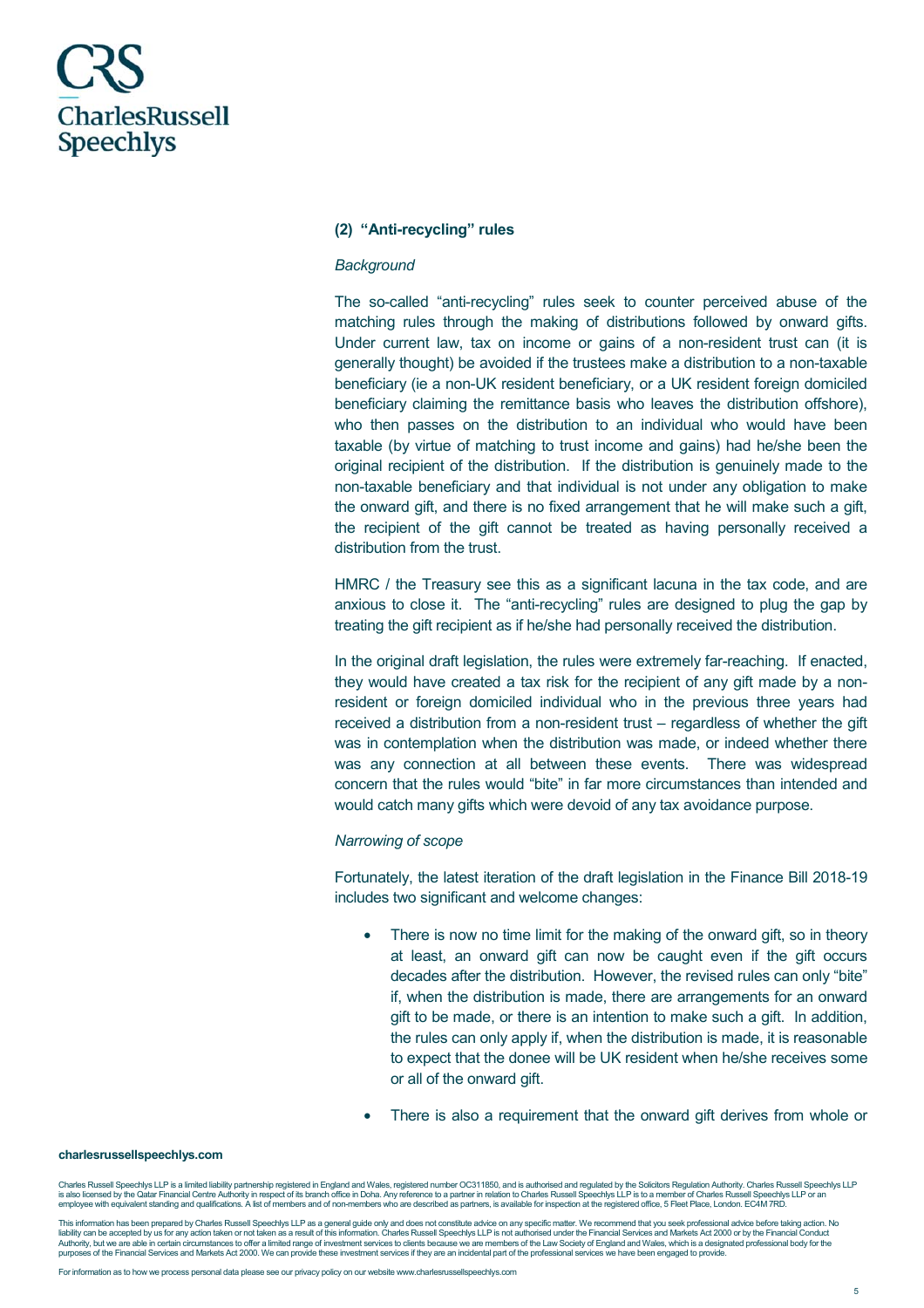

part of the distribution or, if it represents other property, that the distribution was made in connection with the onward gift. This tracing/connectedness condition significantly narrows the scope of the rules and addresses some of the concerns in relation to "innocent" arrangements involving unrelated gifts by a beneficiary.

#### *Successive gifts*

The draft rules take account of the possibility that the recipient of an onward gift could him/herself make a gift, i.e. that there could be successive gifts of property derived from a trust distribution. If the first gift recipient would otherwise potentially be taxed on a deemed distribution, but there is no tax because he/she is a non-UK resident or a remittance basis user who does not remit the sum received, the anti-recycling rules will be applied again to the second gift recipient (and so on). This means that chains of gifts from the original beneficiary to the ultimate recipient will not necessarily prevent the rules from applying.

#### **(3) Reallocation rules**

The "anti-recycling" rules outlined above are deeming rules, in that in certain circumstances they treat a gift recipient as having received a distribution although, in reality, the distribution was received by someone else. Under the proposed post-5 April 2018 regime for non-resident trusts these provisions will be accompanied by, and will operate in conjunction with, a number of further deeming rules which will, in effect, reallocate distributions for tax purposes. In certain scenarios, distributions received by a beneficiary will be reallocated, for the purposes of UK taxation, to the trust's settlor so that it is the settlor who is potentially or actually taxed. As currently drafted, these reallocation rules can only apply where the beneficiary in question is a close family member in relation to the settlor.

The simplest of the reallocation rules is that which, it is proposed, will apply for the purposes of CGT. This says that if a CFM receives a distribution at a time when the settlor is UK resident, the matching rules for trust gains will apply as if the distribution had been received by the settlor, not the CFM. In most cases this will no doubt increase the "tax take", but there may also be a few scenarios where this rule could work to the advantage of taxpayers.

The draft legislation also includes reallocation rules for income tax. These are superficially similar but apply only to the extent that the CFM has not been subjected to income tax on the distribution received by him/her – either because the CFM is non-resident or because he/she is a remittance basis user and the distribution has not been remitted.

#### **charlesrussellspeechlys.com**

Charles Russell Speechlys LLP is a limited liability partnership registred in England and Wales, registered number OC311850, and is authorised and regulated by the Solicitors Regulation Authority. Charles Russell Speechlys employee with equivalent standing and qualifications. A list of members and of non-members who are described as partners, is available for inspection at the registered office, 5 Fleet Place, London. EC4M 7RD.